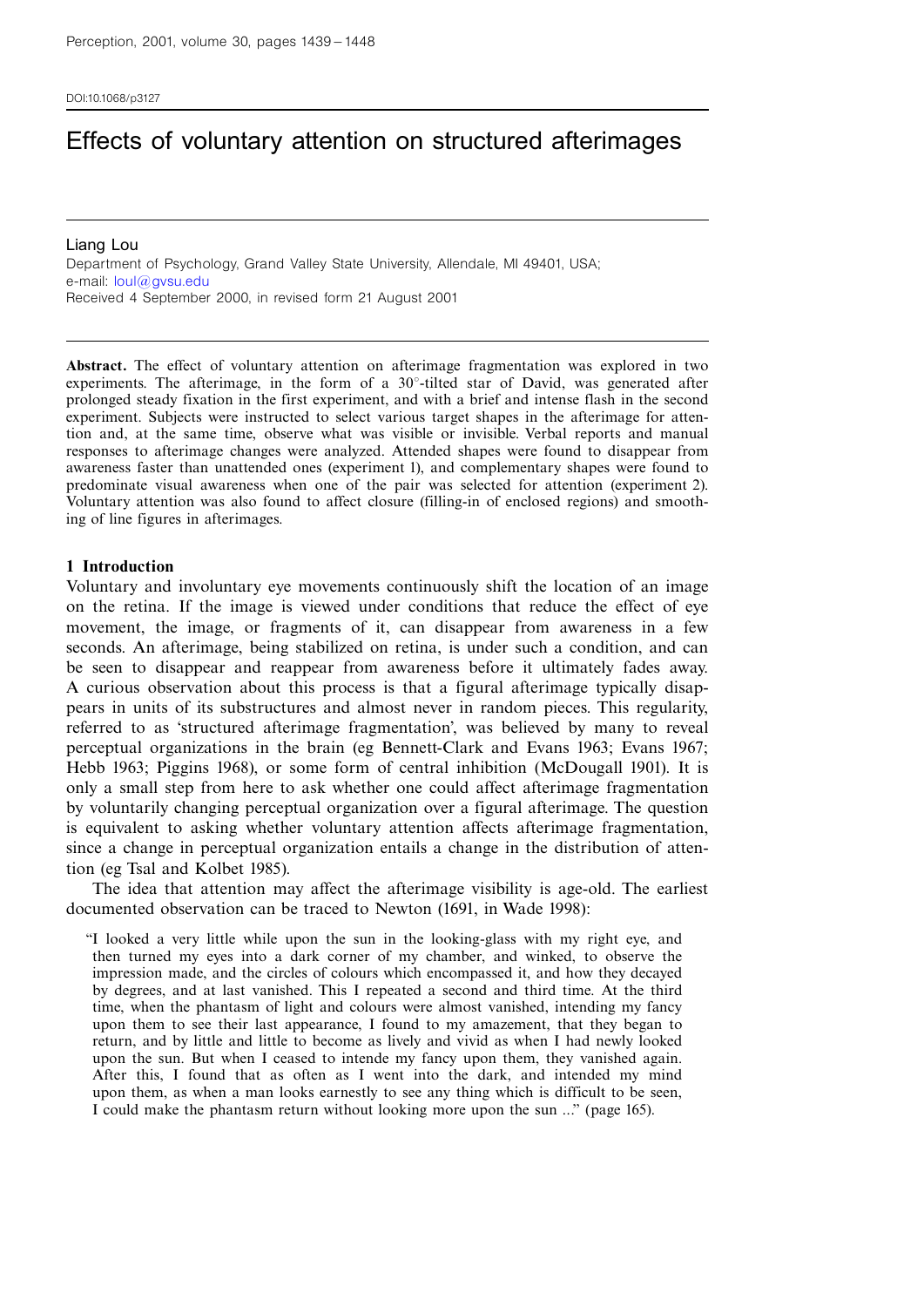Seemingly contradicting the observation, Hyslop (1903) wrote:

``I often notice an after image of a bright object in the field of vision when I am not trying to produce it. It of course arrests my attention and I immediately turn to observe it. As usual it quickly fades'' (page 296).

There has been little serious investigation into the role of attention in perceiving afterimages in more recent time, even in the 1960s and 1970s when there were considerable interests in structured afterimage fragmentation and related phenomena. Inspired by my recent finding of a deleterious effect of attention on peripheral vision (Lou 1999), I suspected that a similar effect could occur to afterimages. Two experiments with somewhat different methods were conducted consequently. Overall, these experiments confirmed that a voluntarily attended figural component in afterimage disappears faster than unattended components in the same afterimage. Voluntary attention was also found to lead to certain unexpected forms of `distortion' of afterimages.

# 2 Experiment 1

# 2.1 Methods

Afterimages were generated by prolonged fixation of a luminous figure in a dark room. The stimulus design is shown in figure 1a. Its shape can be described as two outline triangles of opposite orientations superimposed on each other, forming a  $30^\circ$ -tilted star of David. One of the component triangles was drawn in green color and the other in orange color. Located in the center of the figure was a small white cross, serving as the fixation point. The outer corner of the figure was 1.5 cm from the fixation, subtending 2.9 deg at a viewing distance of 30 cm. The lines composing the figure were about 1 mm wide.

The stimulus was presented on a 21-inch monitor. Subjects sat in a comfortable chair with their chin and forehead supported. The experiment was conducted in a darkened room. Each trial had two consecutive periods. In the first period, the one for afterimage generation, the stimulus was presented against a black background for 30 s, during which the subjects' task was to "maintain best possible fixation and disregard the stimulus".<sup>(1)</sup> The second period, the test period, started with a plain gray screen (16 cd  $m^{-2}$ ) replacing the stimulus display except for the fixation point. Against this background, the afterimages of the green and orange triangles looked pink and blue, respectively. During this period, subjects were instructed to maintain attention to one specified triangle and ignore the other in the afterimage. The selective attention was aided by the instruction "try to perceive the pink triangle above the blue triangle", for the pink triangle in the afterimage, and vice versa for the blue triangle in the afterimage. In the meantime, they were told to maintain fixation, in order to prevent or reduce the apparent drift of the afterimage. The part of the instruction regarding response was this: "Press a key when one or both triangles have disappeared and keep the key pressed until you see any of the disappeared parts again''. There was a 40 s deadline for the response. Immediately following the release of the key, the subject was asked to recall the color of the disappeared triangle(s) that he/she had indicated by key press, which could be pink, blue, or both. Each subject was tested on six trials, with each color (pink and blue) selected for attention on three consecutive trials. There was a 50% chance for the two triangles composing the stimulus to switch colors from each other from the preceding trial.

(1) This part of the instruction was intended to discourage selective attention to a particular triangle in the inducing stimulus, though there has been no evidence so far that such selective attention could affect the initial intensity of component shapes in the afterimage. Moreover, any spontaneously engaged attention in the first period (the afterimage generation period) is very unlikely to be consistently correlated with the attention in the second period (the test period).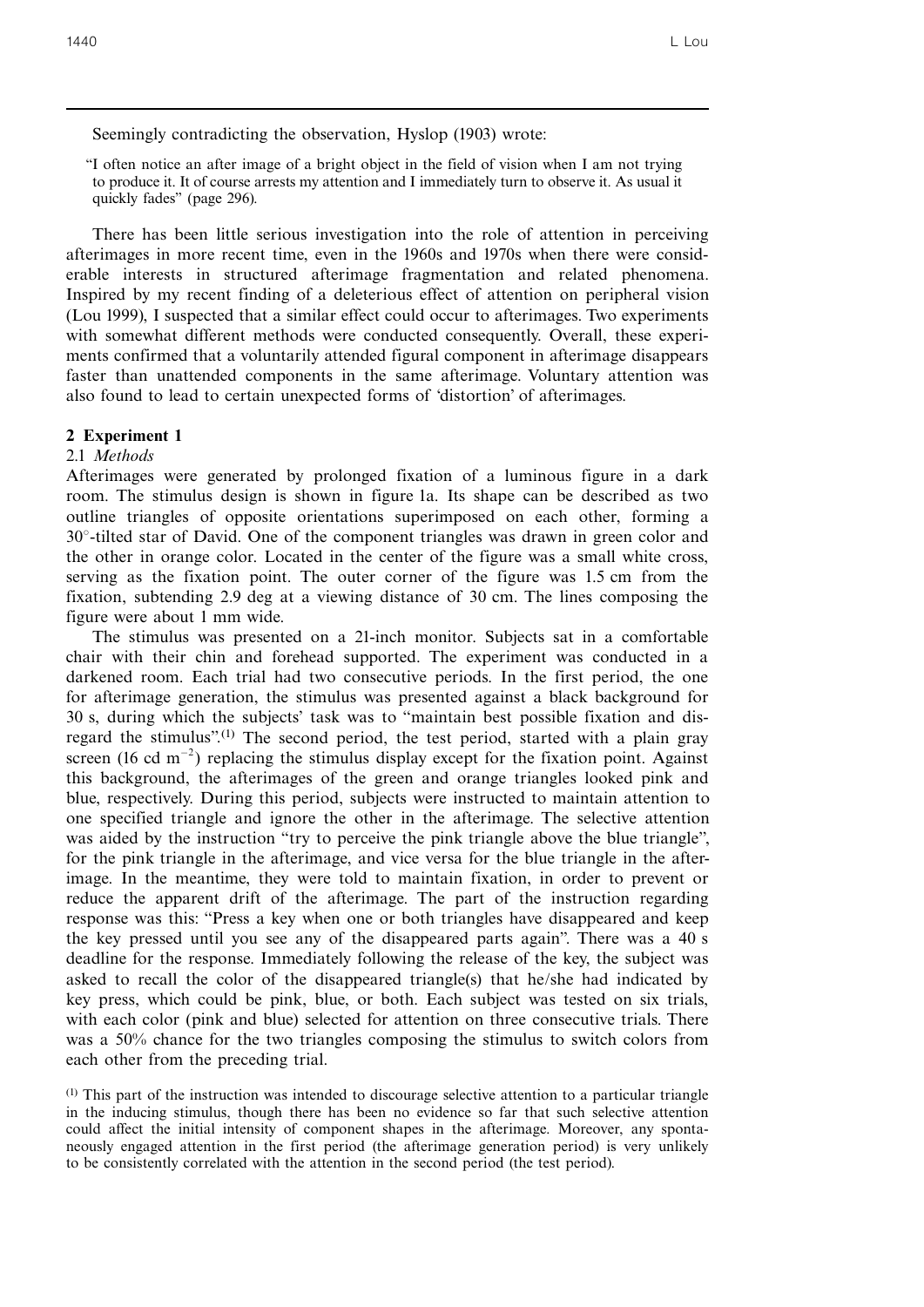

Figure 1. Panel (a) illustrates the stimulus used in experiment 1 (interlocked orange triangle and a green triangle). Panel (b) illustrates the stimulus and the conditions of attention for viewing the afterimage of the stimulus. The thick-line figures were selected for attention and the thin-line figures were unattended. The letter labels (except P) refer to the selected shapes: left triangle (L), right triangle  $(R)$ , diamond  $(D)$ , X-shape  $(X)$ , hexagon  $(H)$ , hexangular star  $(S)$ , the whole figure (W), and passive viewing (P).

Twenty-six naïve subjects were tested. They were Hong Kong University third-year undergraduate students, who had normal or corrected-to-normal visual acuity and normal color vision, according to self-report. They were divided into three groups, each given a slightly different introduction to the experiment for inducing a possible bias in their reports. The first (neutral) group was told nothing beyond what was necessary for carrying out the observation. The second (negative) group was biased against a deleterious effect of attention by being told that the experiment was designed for testing possible effects of attention in retaining or enhancing visual awareness. The third (positive) group was biased in the opposite direction by being told that the experiment was about confirming a previously reported surprising finding of a deleterious effect of attention on visual awareness. If the effect of attention on afterimage disappearance is genuinely perceptual, these biased instructions should make no difference. There were eight subjects each in the neutral group and the negative group and ten subjects in the positive group. For each group, half of the subjects started with selecting the pink triangle in the afterimage for attention, and another half started with selecting the blue triangle in the afterimage for attention.

#### 2.2 Results

On average, it took 4.65 s (95% confidence interval  $= 0.418$  s) for one or both triangles of the afterimage to disappear from awareness and the disappearance lasted 3.64 s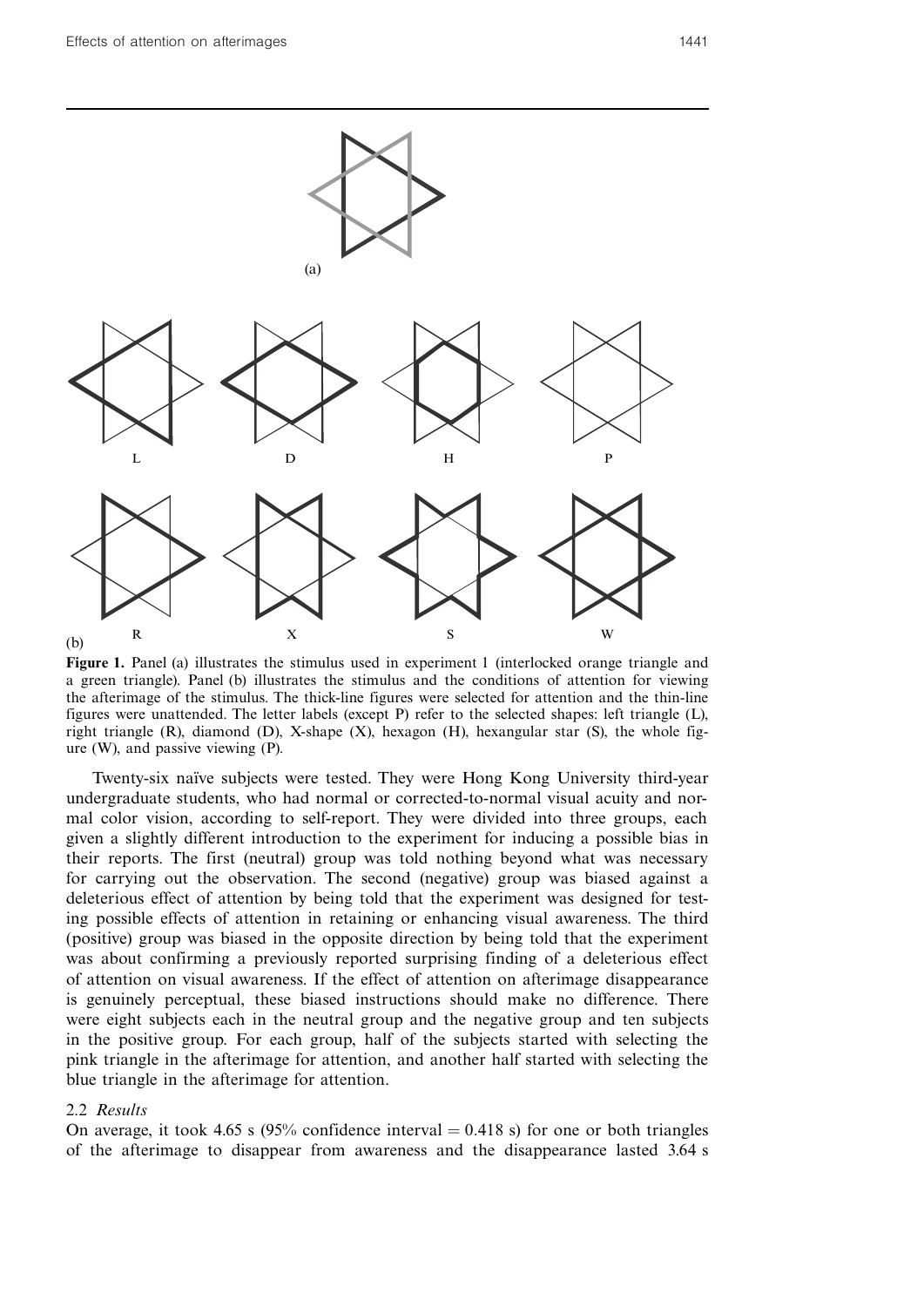$(95\% \text{ confidence interval} = 2.66 \text{ s})$  on average. As shown in figure 2, in most cases the attended triangle in the afterimage, either the blue or the pink one, disappeared from awareness first. The probability for the attended one to disappear first was 91.03% (95% confidence interval  $= 8.13\%$ ) for the pink triangle, and 69.24% (95% confidence interval  $= 8.45\%$  for the blue triangle. The biases embedded in the instruction had no significant influence on the result. The probabilities for the attended triangle to disappear from awareness were  $86.46\%$  (95% confidence interval = 6.38%) for the neutral group,  $72.92\%$  (95% confidence interval  $= 19.27\%$ ) for the negatively biased group, and  $80.84\%$  (95% confidence interval = 9.34%) for the positively biased group. No statistically significant difference between the three groups was found  $(F_{2,23} = 1.51, p > 0.2)$ . Although overall it took longer for the blue triangle in the afterimage to disappear from awareness than for the pink one, it did not reverse or cancel the tendency for the attended one to disappear earlier.



Figure 2. Experiment 1. Probabilities for the attended triangle in afterimage to disappear earlier than the ignored triangle. The three groups given differentially biased instructions are indicated on the abscissa: 'negative' refers to a possible bias to see the attended triangle more frequently than the unattended one, and 'positive' refers to the opposite possibility.

# 3 Experiment 2

## 3.1 Methods

The afterimage was produced with a brief intense flash through a cardboard cutout of the figure used in experiment 1. The cutout lines were 2 mm wide and its outer corners were 3 cm from the center, corresponding to 2.9 deg at a viewing distance of 60 cm. A studio photoflash unit (GuangBao EH1500—Wenzhou Photographic Equipment Ltd, Wenzhou, China; www.guangbao.com) was used. The flash rise time, energy, and temperature were 2.5 ms, 188 J, and 5200 K, respectively.

The experiment was conducted in a dimly lit room. Subjects initially viewed the afterimage through a tunnel painted pitch-black inside (with the flash coming from behind the other end of the tunnel). Their chins and foreheads were supported. The afterimage looked glaring-white immediately after the flash. In a few seconds to half a minute, which varied across subjects, it turned blue. Thereupon the subject turned his/her head aside to view the afterimage against a plain light-gray display (10.6 cd cm<sup>-2</sup>) on a 21-inch monitor. The afterimage looked darker than the background.

The subjects started the flash with a remote control while fixating the center of the cutout figure (details of which could barely be seen before the flash). They received instructions that differed with respect to the required state of attention when viewing the afterimage. Eight different conditions of attention were generated by manipulating the instructions (figure 1b). The first six conditions differed with respect to which embedded shape in the afterimage was designated as target for selective attention: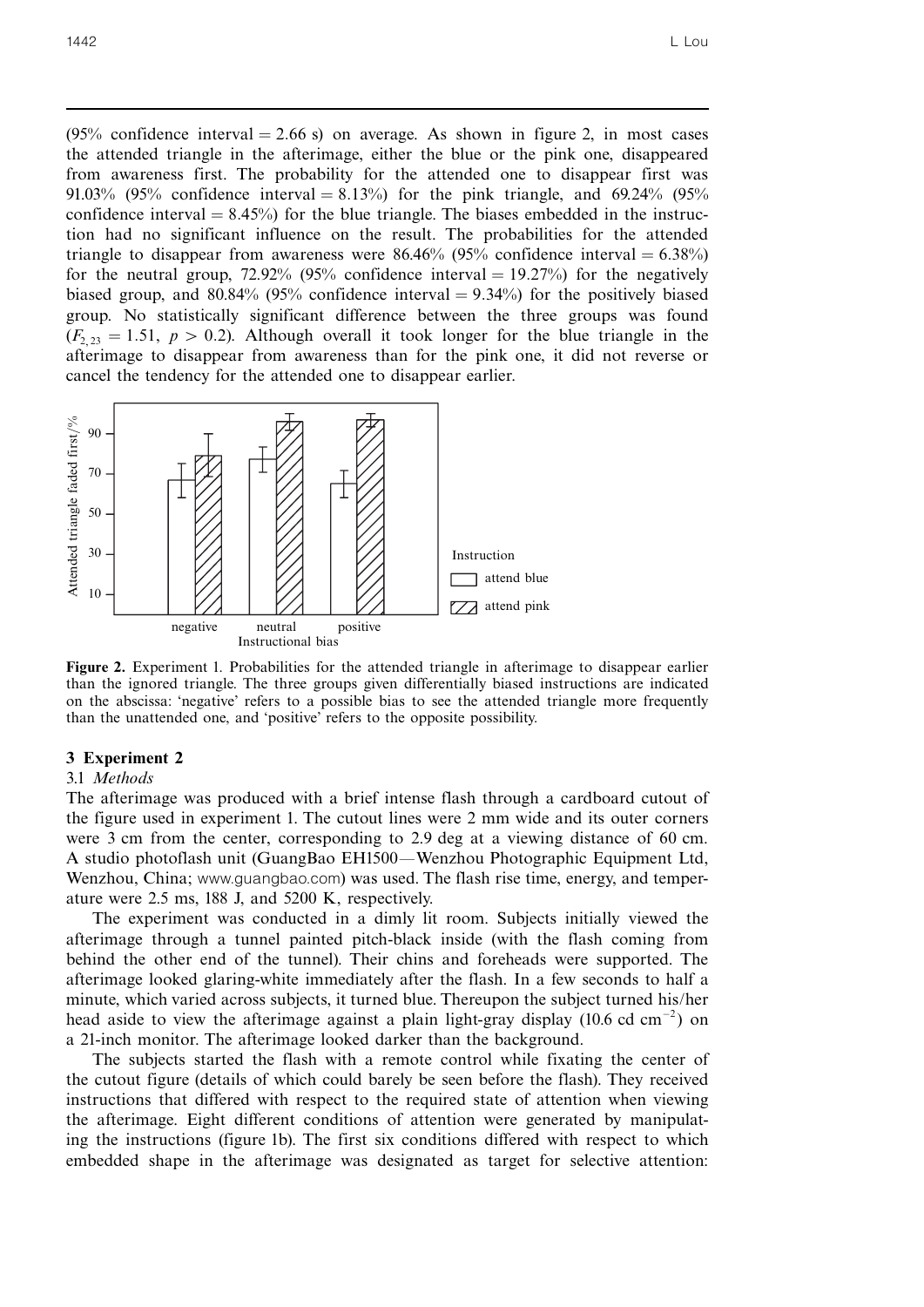left triangle (L), right triangle  $(R)$ , diamond  $(D)$ , X-shape  $(X)$ , hexagon  $(H)$ , and hexangular star (S). The remaining two conditions were 'controls', in which subjects were asked to perceive the afterimage as a whole (W) or to view it passively (P). Except for P, subjects were told to `actively attend' to the selected shape. In the case of P, the instruction was "try to perceive it as nothing other than what enters your eyes".

Under all conditions, subjects were required to report what they saw as accurately and continuously as they could. A list of labels was provided for describing visible shapes: L, R, D, X, H, S, which are illustrated by the thick lines in figure 1b, plus T for trapezoid,  $\hat{H}$  for pen point (H with a small triangle attached), and M (mixture) for any other figure. Among these labels,  $D, X, T, \hat{H}$  can each refer to two or more figures with different orientations. It was emphasized in the instruction that, except for M, these labels must be used consistently and only when the shape it refers to is clear and intact.

Four subjects (ZH, LL, SL, and AY) between 23 and 40 years of age participated in the study. All of them had normal vision with myopia compensated by glasses. LL (the author) and ZH were experienced observers. SL and AY had never participated in visual perception experiments.

Each subject viewed the afterimage in eight different ways. The order was L, D, H, W, R, X, S, P for ZH and R, X, S, P, L, D, H, W for AY, with the order reversed, respectively, for LL and SL. The observation was completed in two sessions, each containing four conditions of attention. Under each condition, the observation continued until the subject indicated that the afterimage was no longer clearly visible. Between the conditions there were breaks of about 5 to 10 min. Each of the two sessions lasted 40 min to  $1\frac{1}{2}$  h. Subjects were encouraged to report, at any time during<br>the share with a health has been planeted to the three throught interesting a numeral the observation or the breaks, any phenomena that they thought interesting or unusual, or details that would qualify what they reported to have seen. The verbal reports were tape-recorded and transcribed for analyses.

#### 3.2 Results

3.2.1 Main findings. The persistence of the afterimage varied across the subjects (mean  $= 5.21$  min, sd  $= 2.87$  min). Figure 3 shows, for each subject, the frequency of each of six different shapes seen in isolation under each of the eight conditions of attention. The six shapes constitute three complementary pairs. T (trapezoid) and Hê (pen point) were rarely reported and therefore were not included in the analyses. The frequency measure was obtained from a period that excluded the last twenty or so seconds starting when subjects reported seeing blurred afterimages. Because the reports were fairly continuous and evenly paced, the frequency measure can be expected to be proportional to the total visible duration for each shape. The effect of attention on afterimage fragmentation was assessed by comparing the frequencies of seeing each of six different shapes (R, L, D, X, H, S) under each condition of selective attention, and by comparing the frequencies with those obtained from the baseline conditions (W or P). The results from the four subjects were quite consistent.

(i) When L or R was selected for attention, L and R were the most frequently reported among the three pairs of complementary shapes (L and R, D and X, and S and H). All four subjects reported that L and R appeared to oscillate in awareness with brief temporal overlap. Similarly, when either D or X was selected for attention, D and X were the most frequently reported. Upon questioning, all subjects reported that the Ds and the Xs they reported were of one orientation (upright) each. Selecting H or S for attention was less effective in causing either H or S to dominate visual awareness. Nevertheless, three of the subjects (ZH, LL, and SL) reported more Hs and Ss, either compared with the average of L, R, D, and X within the viewing conditions, or compared with the frequencies of H and S in the baseline conditions (W and P).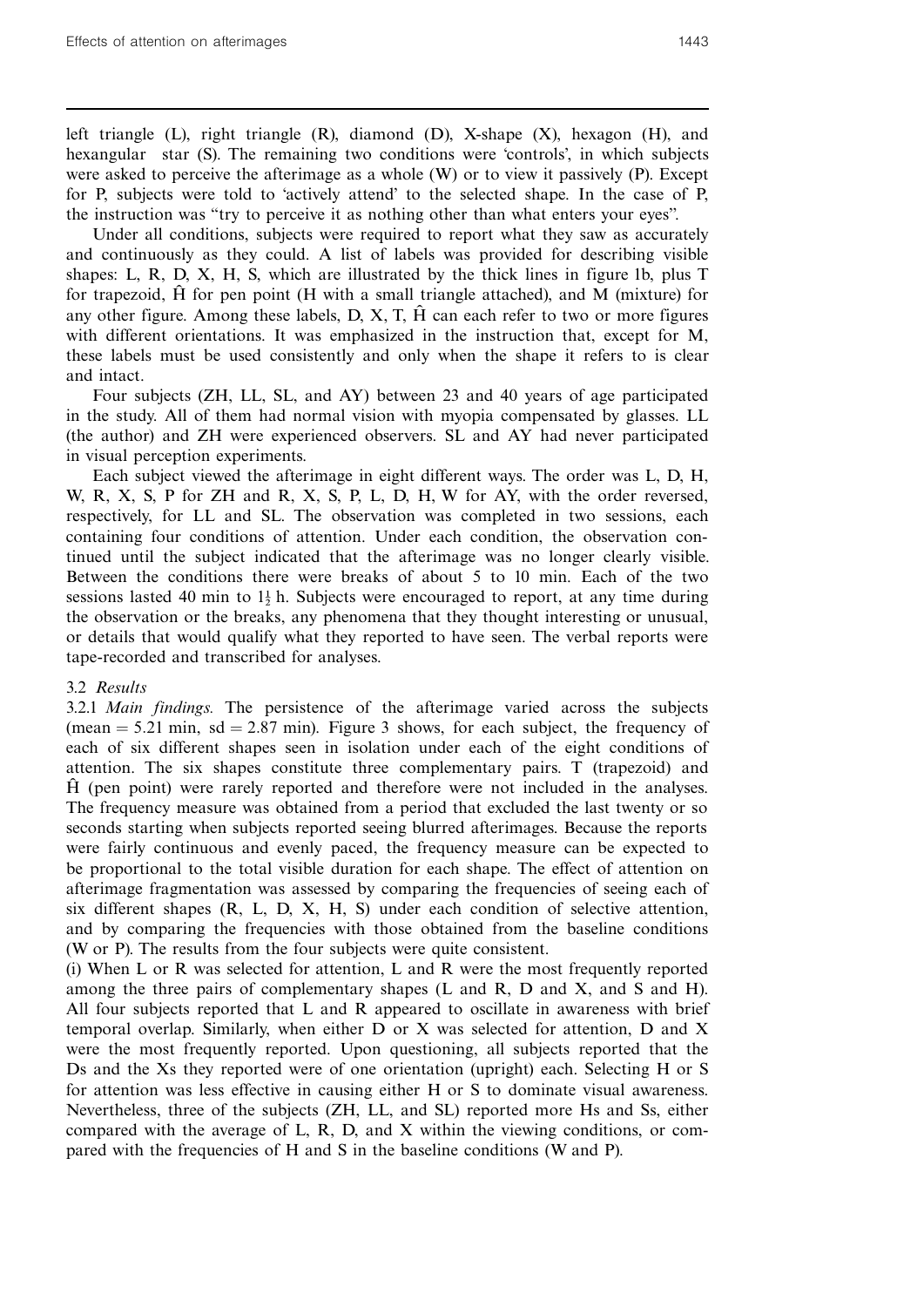

Figure 3. Frequencies of reporting each of six different shapes—L, R, D, X, S, and H under each of eight different conditions of attention in experiment 2. Each subject is represented by a column of four bar graphs.

(ii) Across the three pairs of complementary shapes (R and L, D and X, H and S), the shape selected for attention was reported about equally often as its unselected complementary.

(iii) Perceiving the afterimage passively, or as a whole, led to about equal frequencies of L, R, D, and X, and slightly less of S and H.

These findings, with the exception of the lower frequencies of reporting S and H in passive viewing, were confirmed by appropriate  $\chi^2$  tests ( $\alpha = 0.01$ ) conducted separately on data from each subject. The small frequency difference in (iii) was confirmed by a  $\chi^2$  test ( $\alpha = 0.01$ ) on observations pooled from the four subjects.

3.2.2 Spontaneous observations. In addition, the following phenomena were reported, without asking, by more than one subject. Although difficult to quantify, they could provide yet more clues regarding how voluntary attention affects visual sensory processes. (a) All subjects reported that instead of seeing the entire X shape, they occasionally saw two parallel vertical lines.

(b) When H or S was selected for attention, each subject reported at least one of the percepts illustrated in figure 4. These phenomena invariably included two components: closure, or filling-in, of H, S, or some other line figures inbetween with what looked like a dark translucent coating, and smoothing of H, to the effect that the figure looked more like a circle. Sometimes the smoothing was seen before the closure, and sometimes the two phenomena were seen concurrently.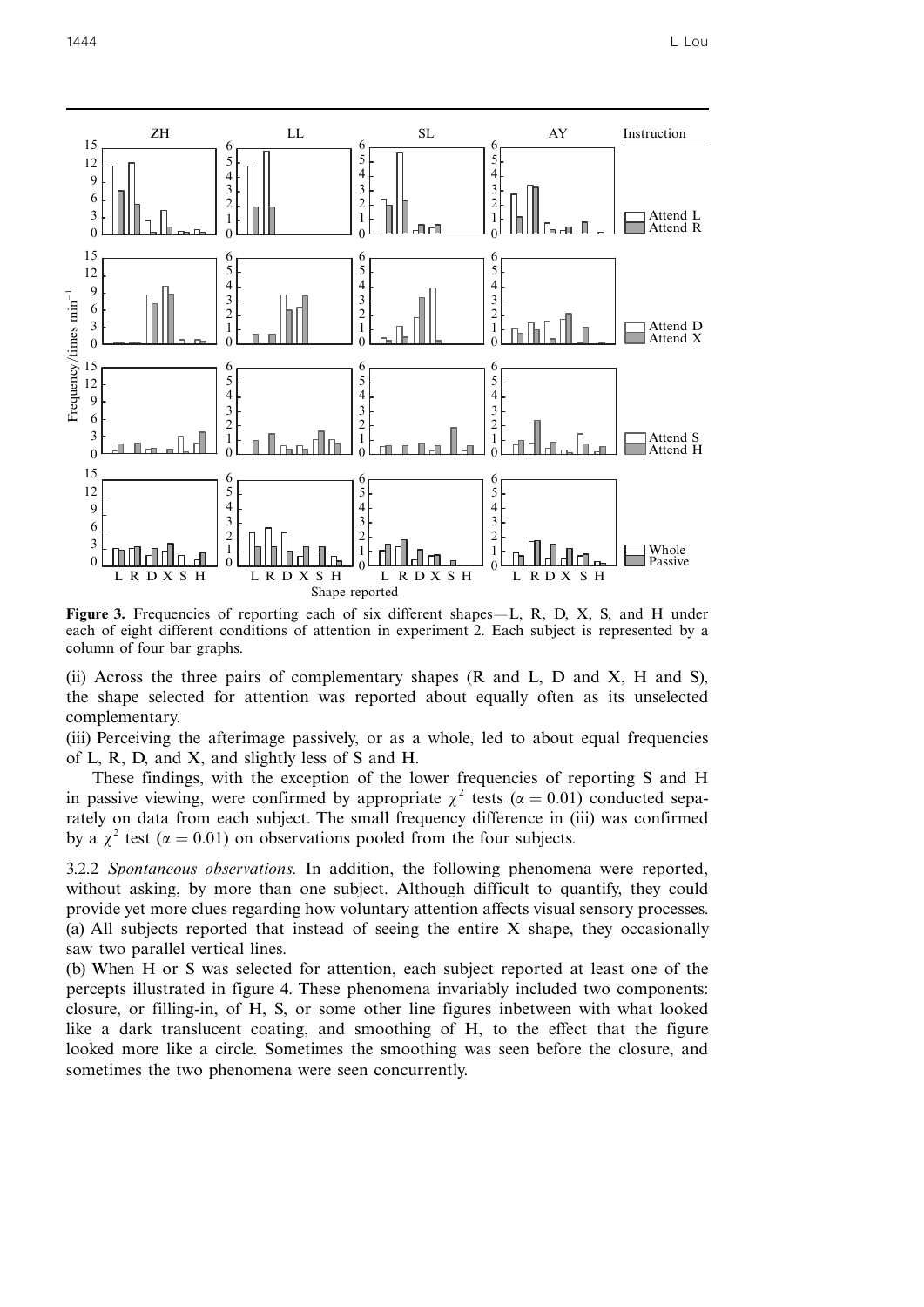

Figure 4. Closure and smoothing phenomena (the middle column) observed when H (the thick lines in the leftmost figure) or S (the thick lines in the rightmost figure) was selected for attention in experiment 2.

# 4 Discussion

# 4.1 Main effect of attention on afterimages and methodological considerations

It was an old observation that figural components of an afterimage tend to alternate in awareness. McDougall (1901) observed this phenomenon with an afterimage composed of an inner disc and an outer ring. Following Pritchard's influential report (1961) on structured fragmentation of artificially stabilized retinal images, similar phenomena were discovered with afterimages (Bennett-Clark and Evans 1963; Evans 1967; Piggins 1968) and steadily fixated images of line figures (McKinney 1963). The new observations from the current study indicate that the disappearance and reappearance of afterimage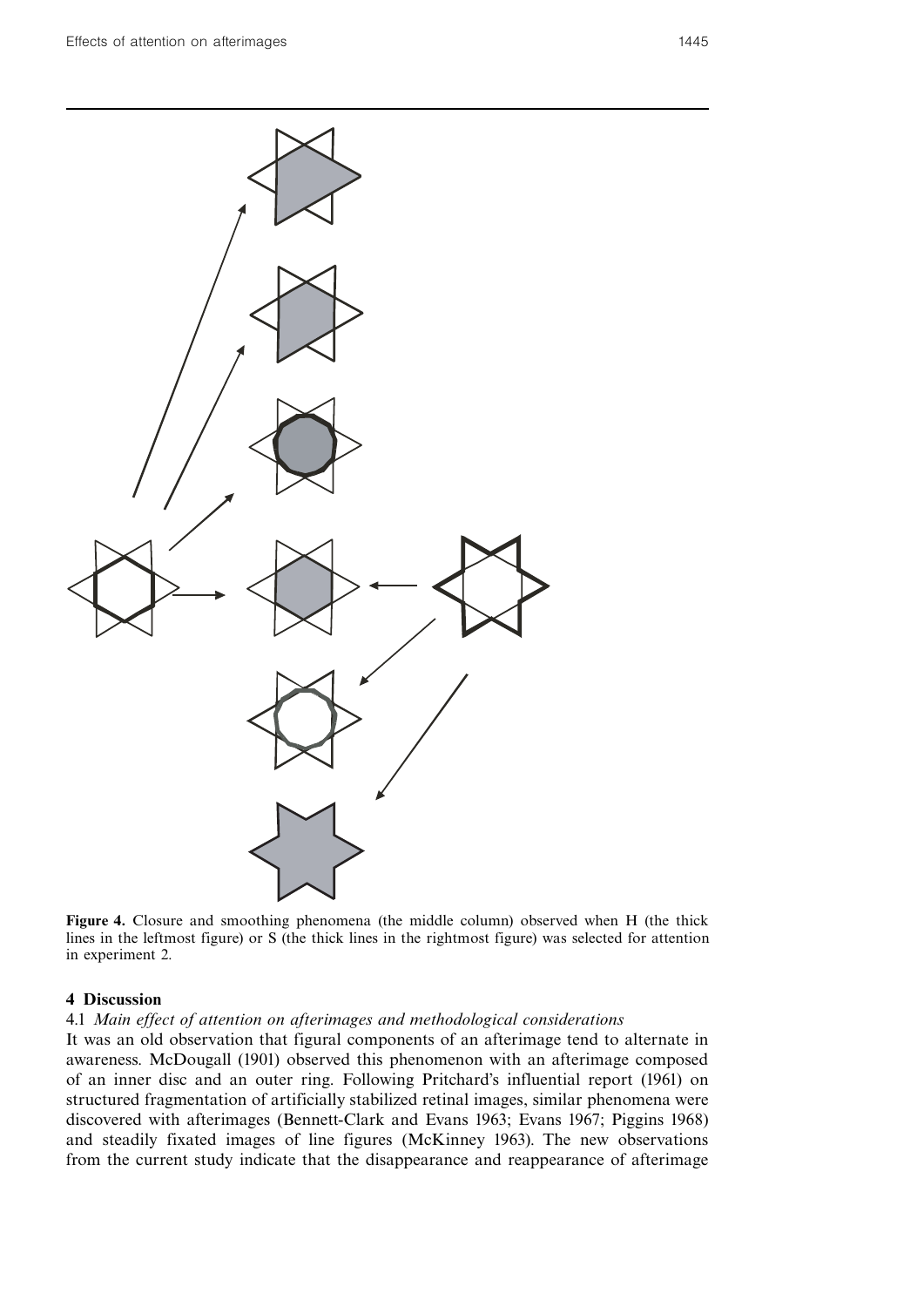components in awareness is largely subject to the influence of selective attention. The selective attention is object-based, since it affects spatially overlapping figural components selectively. Unlike in Troxler fading (Babington-Smith 1961; Lou 1999), the effect of selective attention was not limited to peripheral vision, as afterimage segments close to the fixation point were also affected. The inhibitory nature of this effect was most clearly suggested by experiment 1, where selecting a component triangle in afterimage for attention led to its faster disappearance from awareness. Interestingly, this observation is consistent with Hyslop's (1903) and not with Newton's (1691, in Wade 1998) introduced earlier.

An alternative interpretation to such observation is in terms of a bias of attention. A bias of attention is commonly thought to lead to heightened awareness of an object or image selected for attention without necessarily affecting the underlying sensory process. Had the attended triangle of the afterimage been found to stay longer in awareness than the unattended one, or more clearly seen, it would indeed be difficult to rule out the alternative interpretation. Fortunately, the opposite and counterintuitive was found: the attended triangle faded earlier than the unattended one. In particular, the disappeared triangle remained out of awareness for more than 3 s on average. 3 s is a very long period in attention literature. Had sensory adaptation occurred independently of attention and evenly across the entire afterimage, it would seem very implausible that a bias of attention somehow kept parts of the adapted afterimage visible for a further 3 s. It is much more likely that a sensory adaptation or inhibition occurred exclusively, or largely, to the attended triangle, leaving the unattended triangle unaffected. This argument is essentially the same as that presented in Lou (1999).

Despite the different methods used for afterimage generation and response, there is no doubt that the attentional effect obtained from experiment 1 would remain potent in experiment 2. Thus, during the 5 min or so continuous viewing, the target shape, ie the shape selected for attention, could fade out from awareness many times. Each time, if subjects remained faithful to the instruction, they would attempt to select the empty space previously occupied by the target shape for attention. However, such attempt would easily fail for two reasons. First, the disappearance of the shape from awareness would leave no distinctive cues for voluntary selective attention, especially when the selection is between two spatially overlapped shapes. Second, the shape that remained visible could capture attention involuntarily, canceling or interrupting the voluntary attention to the disappearing/disappeared image. This could account for why the target shape disappeared no more frequently than the to-be-ignored shape.

Remaining scepticism may be felt about the method for assessing visual awareness. Common to both experiments, the dependent measure was based on subjects' percepts, communicated either verbally (experiment 2), or through key depression (experiment 1). One aspect of the method that may be criticized was the distinct perceptual categories assigned for report, ie the red triangle and blue triangle in experiment 1, and the various geometric figures in experiment 2. A bias could be introduced in favor of exactly those categories in report. Schuck and Leahy (1966) used both verbal and nonverbal (tracing) methods to assess the fragmentation of a voluntarily fixated luminous figure and found the verbal method to favor reporting of namable fragments embedded in the figure. Similarly, Swanston and Wade (1981) found the duration of unitary disappearance of a stimulus to be longer when it is the only category of change to be reported than when the same measure is derived from concurrent reports of the disappearance of its parts. These results, however, do not seem to constitute a serious challenge to the validity of the present findings for two reasons.

First, the fragmentation of steadily fixated images, while qualitatively similar, is not strictly comparable to that of afterimages. Owing to the constant tremors of the eyes, a voluntarily fixated image is not perfectly stabilized on the retina and therefore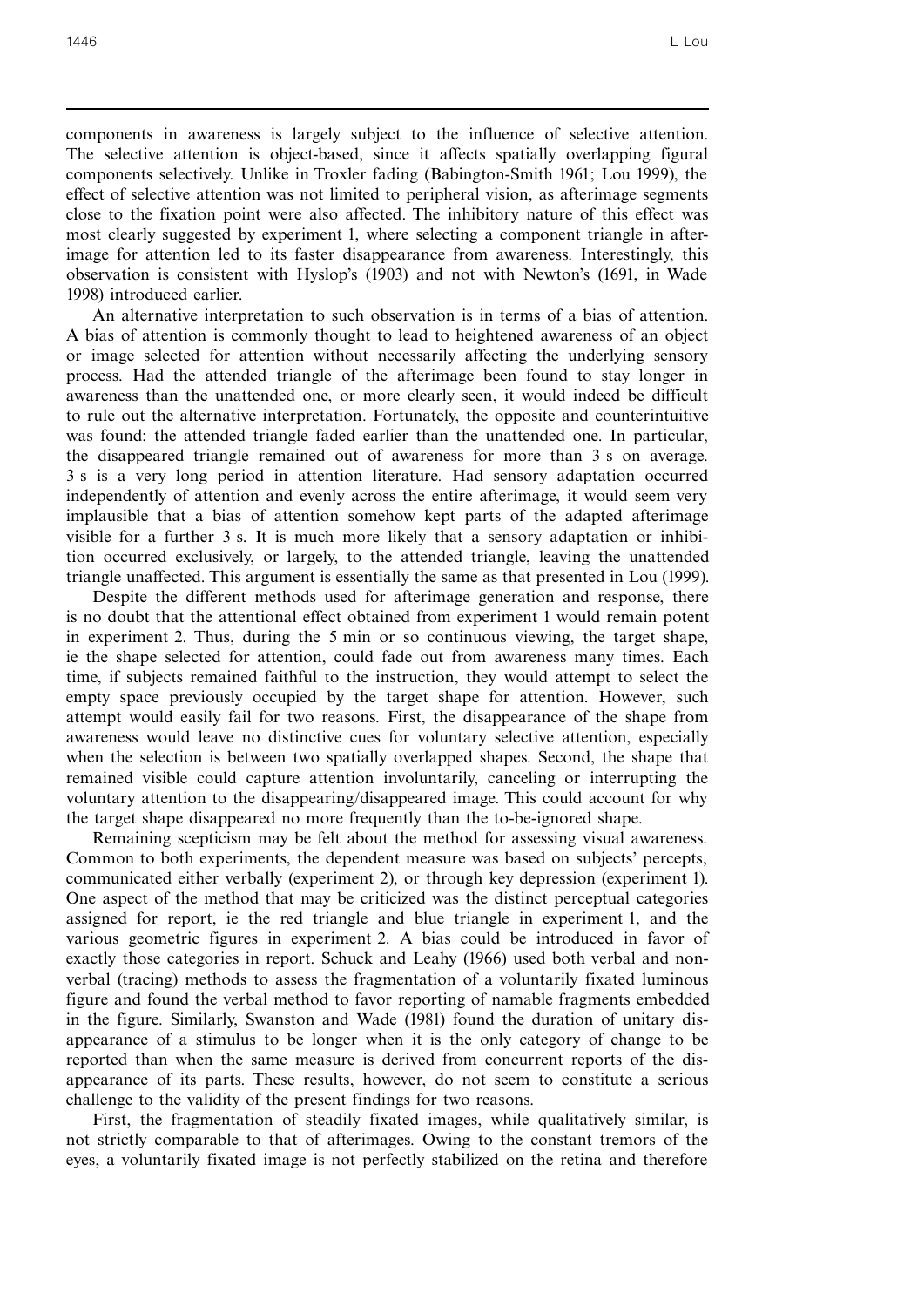its disappearance from awareness appears transient and less compelling perceptually. There could be more room for an effect of response bias or response set in reporting fragmentation of steadily fixated images than that of afterimages. This argument is consistent with a quantitative comparison of observations on three different kinds of stabilized images (artificially stabilized retinal images, afterimages, and steadily fixated images) (MacKinnon et al 1969).

Second, the bias that those earlier studies cautioned about would not necessarily confound the effect of attention in the current study. The bias would presumably favor predefined percepts over ill-defined percepts. Likewise, the bias that might be considered an alternative interpretation of the effect of attention in the current study would favor certain predefined percepts over other predefined percepts. It could arise because of the selective attention to predefined percepts. However, such a bias would have existed for whatever percept selected for attention, which was evidently disproved by the finding: paying attention to S and H did not lead those two categories to dominate the reported percepts. Therefore, voluntarily attending to certain percepts (R, L, D, and X) in an afterimage must have an effect on underlying sensory processes. Whether such effect should be termed a bias of attention is precisely the kind of answer that this study has initially set to find.

## 4.2 `Side effects' of voluntary attention

Some interesting and unexpected findings from the current study are also apparently related to the main findings discussed above. In experiment 2, observers reported closure and smoothing of line figures when H or S was selected for attention. Because closure typically occurs to small closed areas in an afterimage of a complex line figure (Wade 1978), it seems to reveal certain limits in the visual system for processing high-spatial-frequency information. The new observations suggest, however, that the phenomenon is not entirely determined by the spatial frequencies and has to do with how attention is voluntarily distributed across the figural afterimage. The smoothing phenomenon could be accounted for along similar lines.

Voluntary attention is, on the other hand, not the only factor affecting the visibility of the afterimage components. In experiment 1, the pink triangle in afterimage disappears more easily than the blue triangle in afterimage—an effect that can only be attributed to stimulus properties. In experiment 2, L, R, D, and X were reported more frequently than H and S. These results suggest an effect of perceptual grouping that must have been either learned or inherent. Observers in experiment 2 also reported seeing the vertical parallel lines, even though the pattern was not among the set designated for selective attention or for report. It is noteworthy that the percept of parallel lines was frequently reported in at least two earlier studies on image fragmentation (MacKinnon et al 1969; Piggins 1968), strongly suggesting an underlying grouping factor at work.

## 4.3 Implications

A negative afterimage follows a sensory adaptation that involves contrast polarity reversal. Starting from retinal receptor bleaching, opponent mechanisms that exist at LGN and V1 levels may all contribute to negative afterimages (Anstis et al 1978; Gerling and Spillmann 1987; Loomis 1978). Different from these opponent processes, selective attention to afterimages or peripheral stimuli (Babington-Smith 1961; Lou 1999) leads to erasing of the image or image components, rather than the enhancement of their opposite polarity (in brightness or color). It can therefore be concluded that the effect of attention is external to the opponent processes underlying negative afterimages. It does not necessarily follow that the sensory adaptation under attention that leads to the image disappearance occurs in more central cortical areas than those of the opponent processes. Because the effect is due to voluntary attention, the source of